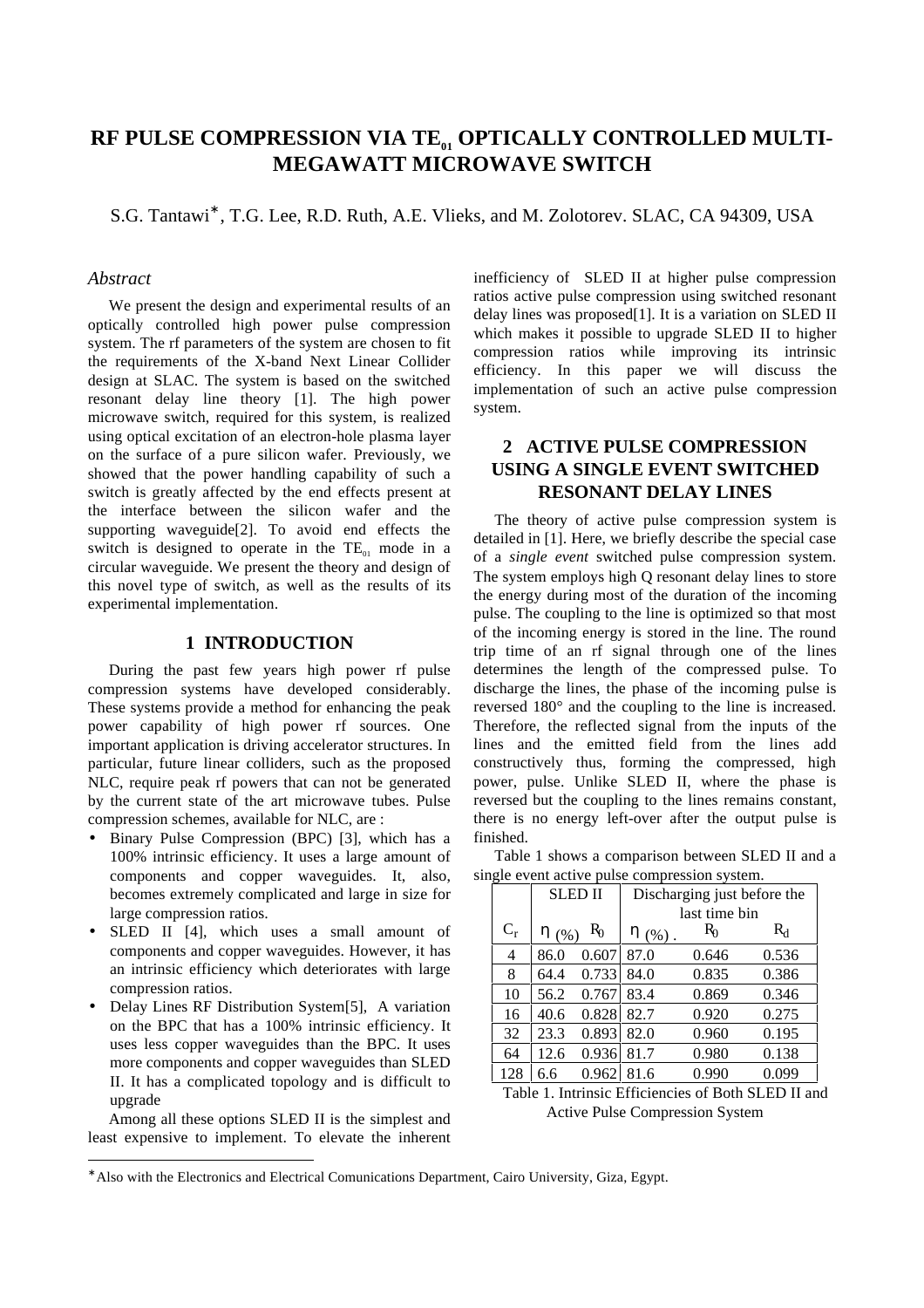At the last time bin the phase of the incoming signal is flipped and the coupling iris reflection coefficient changes from  $R_0$  to  $R_d$ . The table shows, also, the optimum coupling iris reflection coefficient in both cases. As the compression ratio,  $C_r$ , increases the efficiency of SLED II decreases dramatically; while that of the active system remains above 81%.



 Furthermore, for reasonably high compression ratios the change in the iris reflection coefficient is relatively small. This simplifies the high power implementation of the active iris. Indeed, the losses in the delay line make the efficiency of the system deteriorates with higher compression ratios. Figure 1 Shows the effect of these losses. Clearly, the active system is advantages at high

Figure 2 Schematic Diagram Of The Proof Of Principle Experiment.